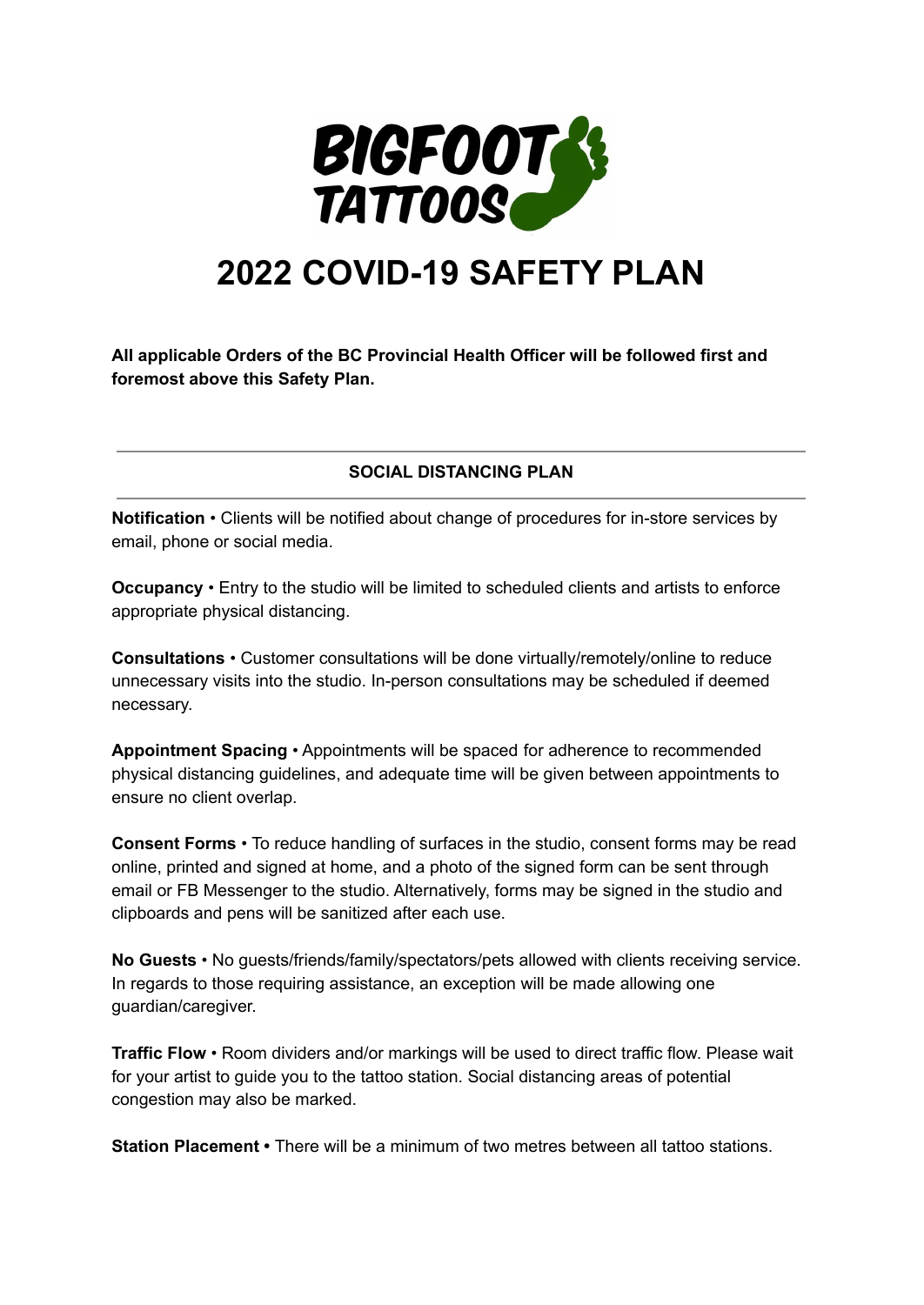**Non-Contact Greetings** • All service providers must avoid shaking hands with clients; instead offer a non-contact greeting.

## **ADMINISTRATIVE CONTROLS**

**Artist's Health** • Workers will perform daily health checks and confirm with the owner that none of the prohibited criteria apply to them.

**Client's Health •** Clients are asked to self-monitor for any Covid-19 symptoms and to reschedule their appointment if they have any symptoms. Clients must confirm that they have not travelled by air or out of province for 14 days, nor do they live with someone in the same household as a confirmed clinical COVID-19 case who is self-isolating, at the time of booking appointment and prior to entering the studio for said appointment.

**Appointment Only** • Studio will be open by appointment only, no walk-ins.

**Food and Drink** • Food and drink are not permitted at work stations.

**Consent Forms** • Revised consent forms will affirm that there are no symptoms of COVID-19.

**Cleaning and Disinfecting •** Service providers will continue to clean and disinfect all environmental surfaces, multi-touch surfaces and multi-touch devices with appropriate disinfectants before and after daily opening to the public, and after each client interaction.

**Barriers** • Service providers will continue to utilize disposable barriers for work surfaces, client areas, and for application equipment, including machine and clip-cord bags, drape sheets, dental bibs etc.

**Handling •** All supplies and other critical items will continue to be handled and stored in a safe way.

**Clutter** • Clutter in client waiting areas, such as magazines, portfolios and any other regularly handled item, will be removed.

**Hand Sanitizing** • Hand sanitizer is available upon entry to the studio.

**No-touch Payment** • Clients are encouraged to pay with tap or e-transfer.

**Updated Information •** Studio Owners are responsible for informing service providers of new developments in information and procedural changes.

**Artist Symptoms** • Should a service provider develop symptoms at work, they will be sent home and will be referred to Healthlink BC and to the BCCDC: